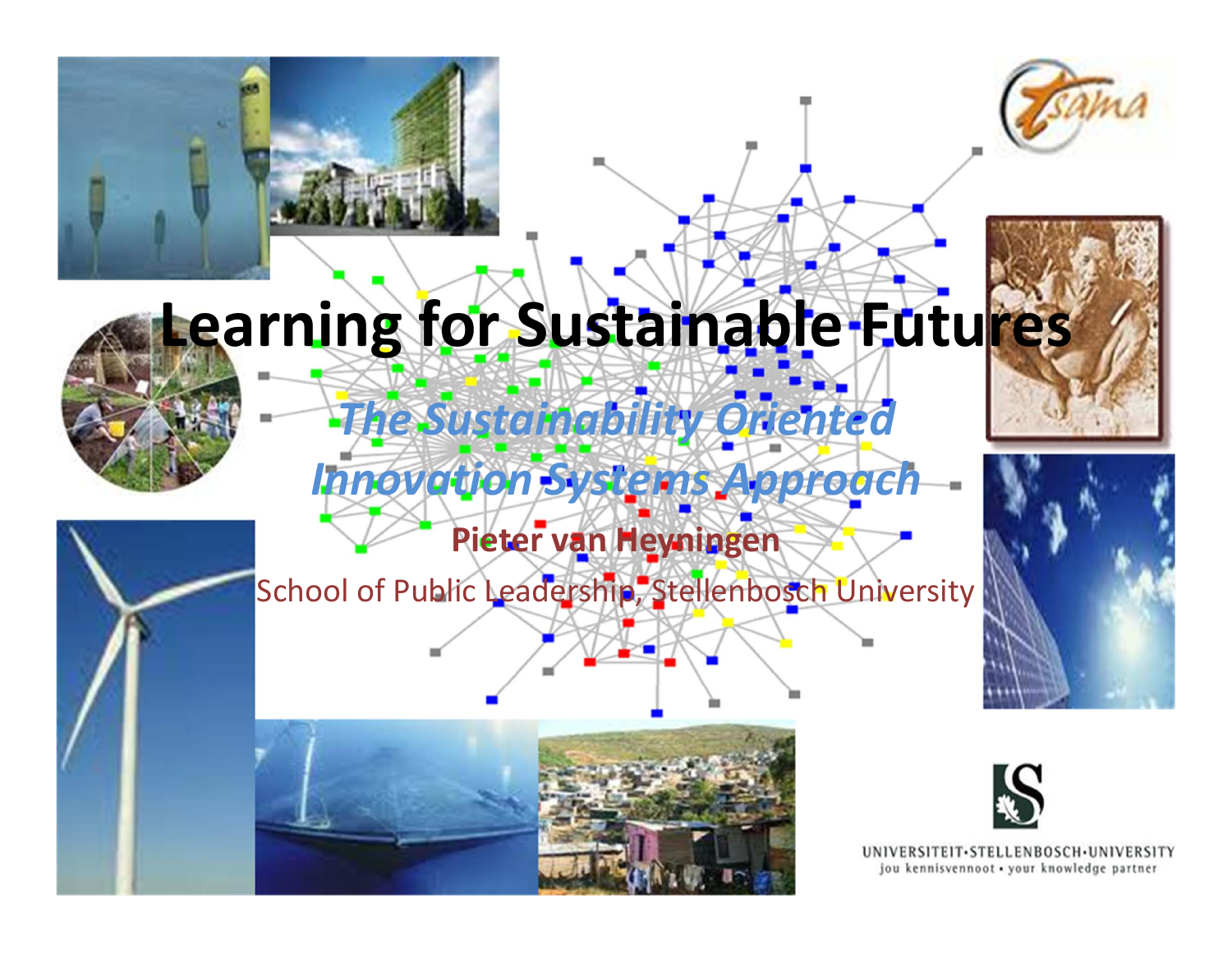

# **Brief History of Innovation**

## **Innovation has several drivers:** Need *(Most often)*

Circumstance *(Often)*

Chance *(Rarely)*

 $\bullet$ 

–

#### **Innovation does not happen in isolation**

– Usually a network of people bring the idea, invention or novelty into 'being' or to 'market'

— Tradition shows innovation is supported by networks of societal actors and technological components/artifacts.





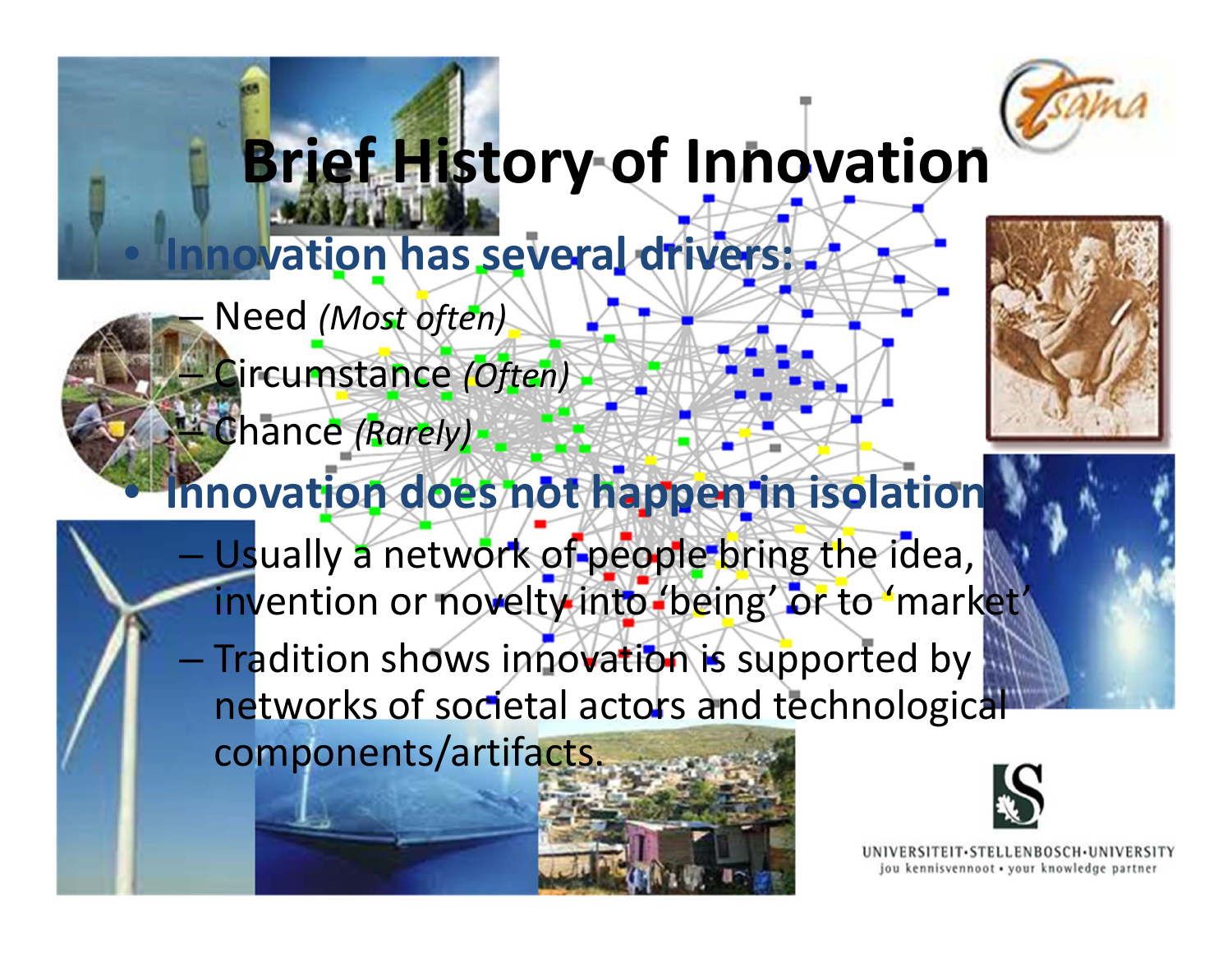# **Characteristics of Innovation**

## **Usually requires Organization**

 $\bigcirc$ 

 $\Box$ 

 $\Box$ 

 $\bigcirc$ 

**Is usually Directed**

 **Serves some purpose for society (Good & Bad)**

**Innovational** *be* **seen** as the activity of **reating and renewing tools and processe for human development.**

**Stone age tool to the Atom Bomb**

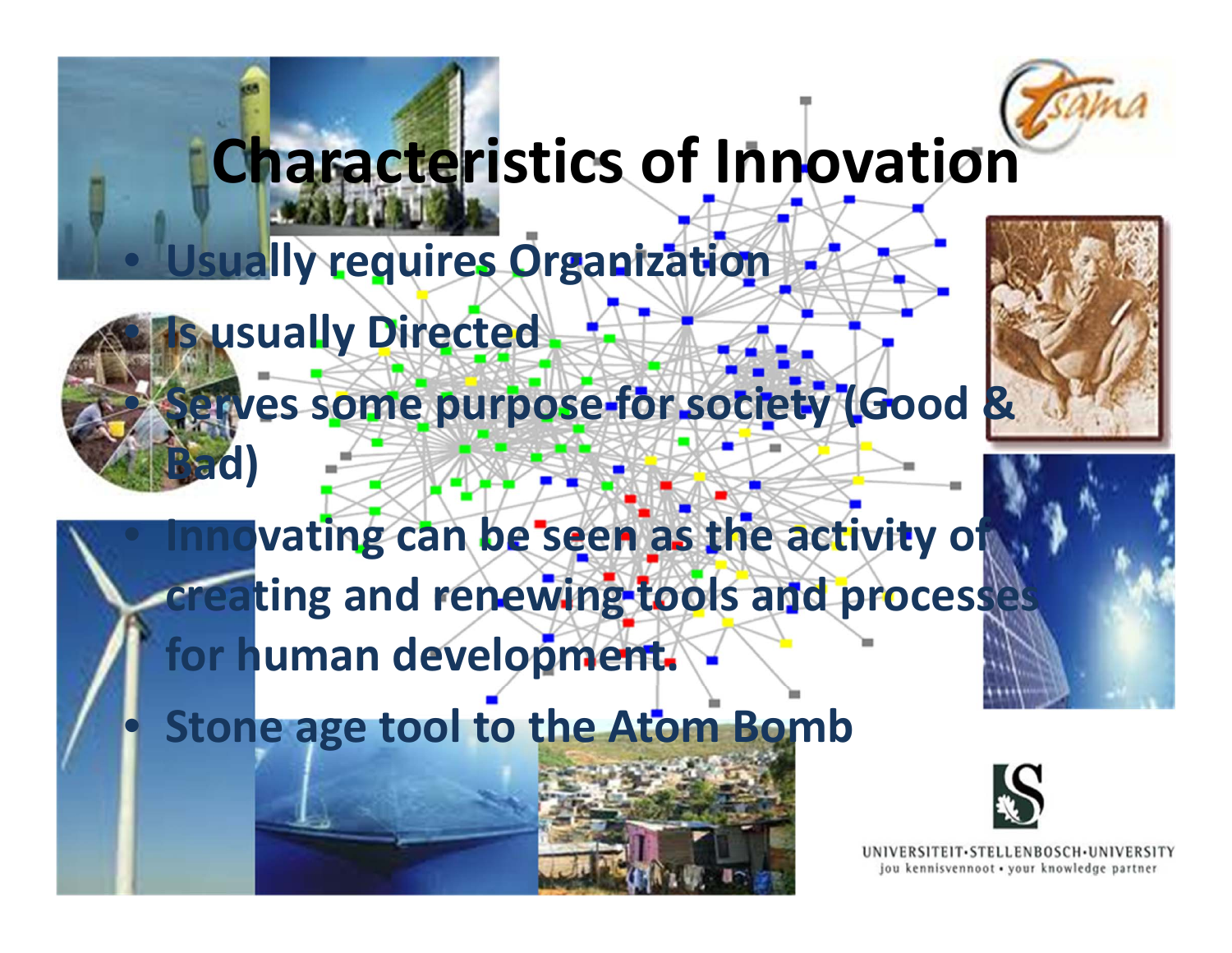

## **Innovation Today**

• **Multiple understandings / Definitions** Product; Process; Incremental; Radical; Systems; Organizational; Social - $\bigcirc$  **Formal definitions are embedded in mainstream orthodox economics Profit, corporate and national competitiveness have become the primary drivers of innovation through the economic system.**





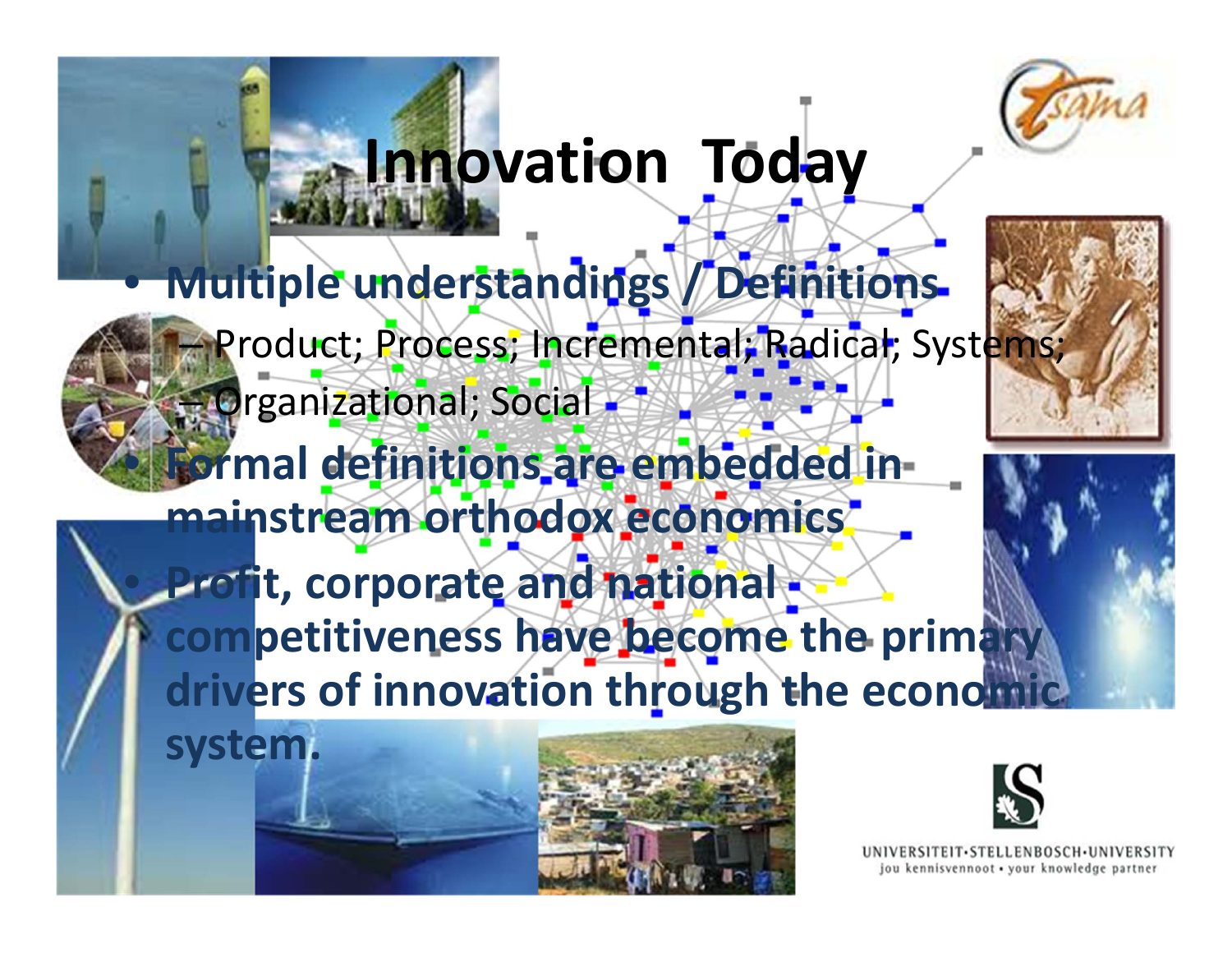# **Formal Definitions of Innovation**

### **Measured by R&D, Patents Primarily refers to technology** – Products & Processes



 **When a new product or process is brought to market <sup>=</sup> it is an innovation**

 **Once again, does not happen in isolation but rather through <sup>a</sup> network of people and**

**technology.**

 $\bullet$ 

 $\Box$ 

 $\bullet$ 

•



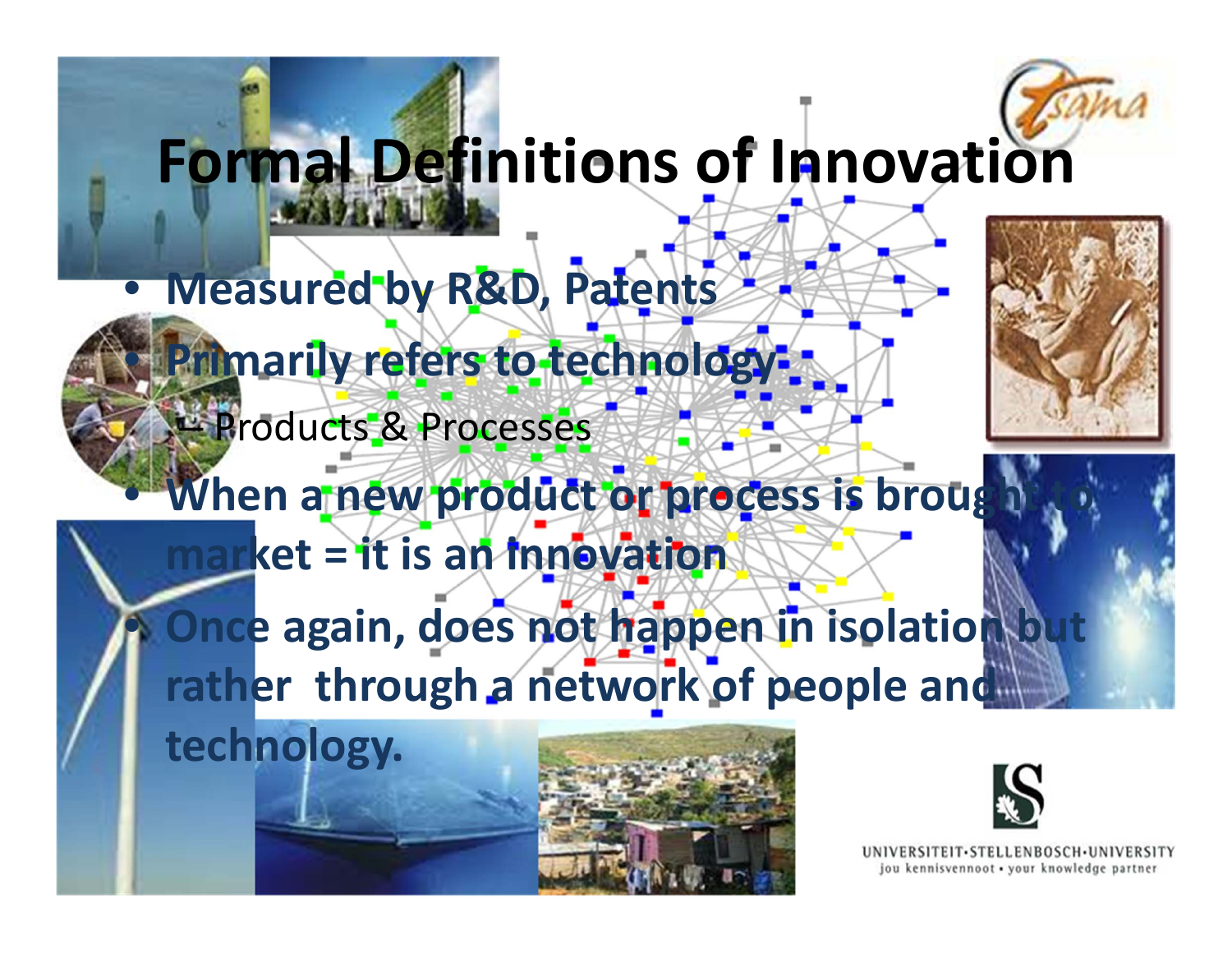

*"Process by which an idea or invention is translated into <sup>a</sup> good or service for which people will pay. To be called an innovation an idea must be replicable at an economical cost and must satisfy <sup>a</sup> specific need. Innovation involves deliberate application of information, imagination and initiative in deriving greater or different value from resources, and encompasses all processes by which new ideas are generated and converted into useful products.*

**(http://www.businessdictionary.com)"**



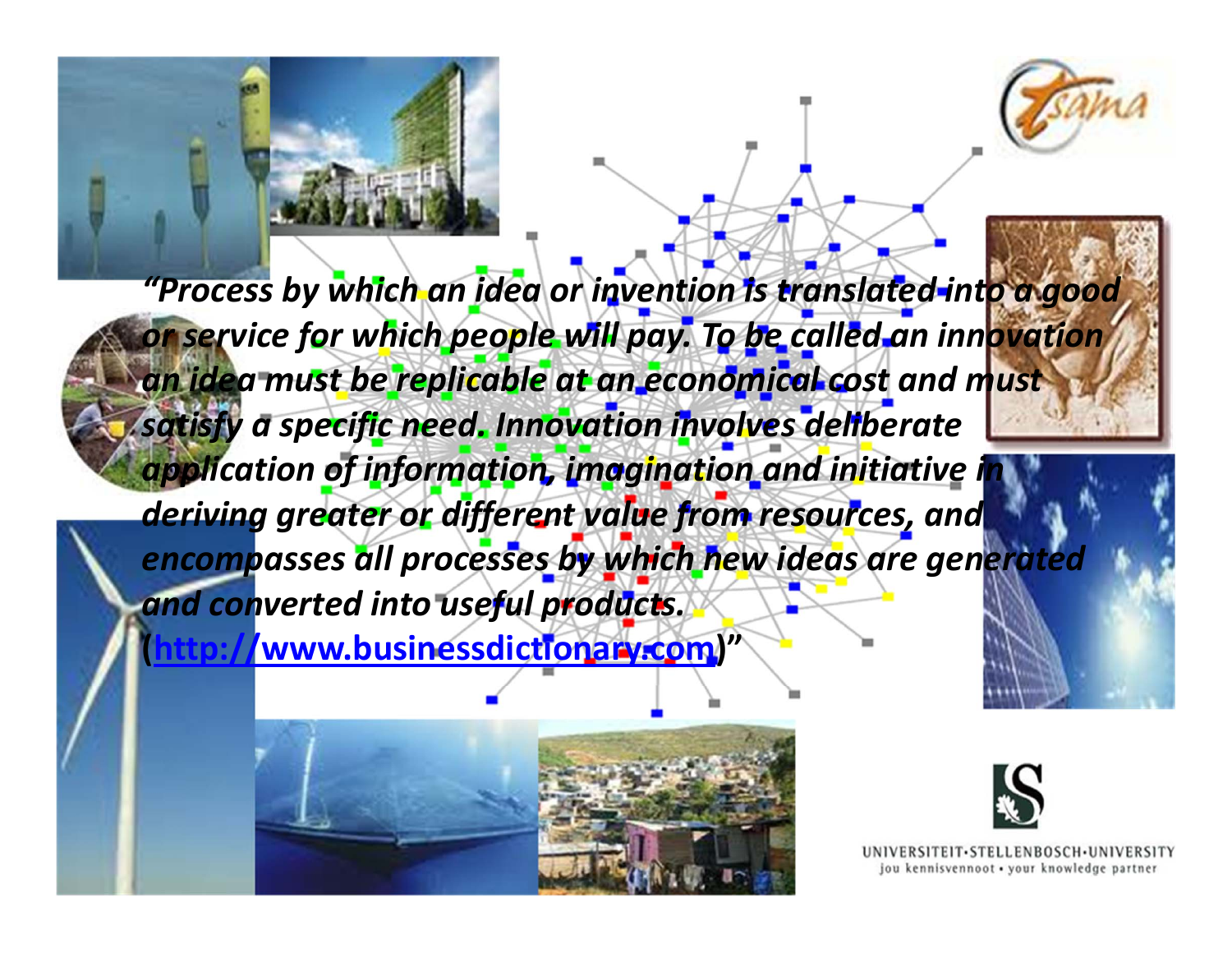

## **Innovation Systems**

Return to concept of innovation is organized through social networks and technology Various components and functional relationships **Innovation Systems refer to these components and relationships that enable innovations. be used to talk about productiveness and**



- International, National, Regional, Sectoral, Micro
- National: Freeman & Lundvall 1980's

 $\bigodot$ 

•

•

**Definitions**

**Logic:**

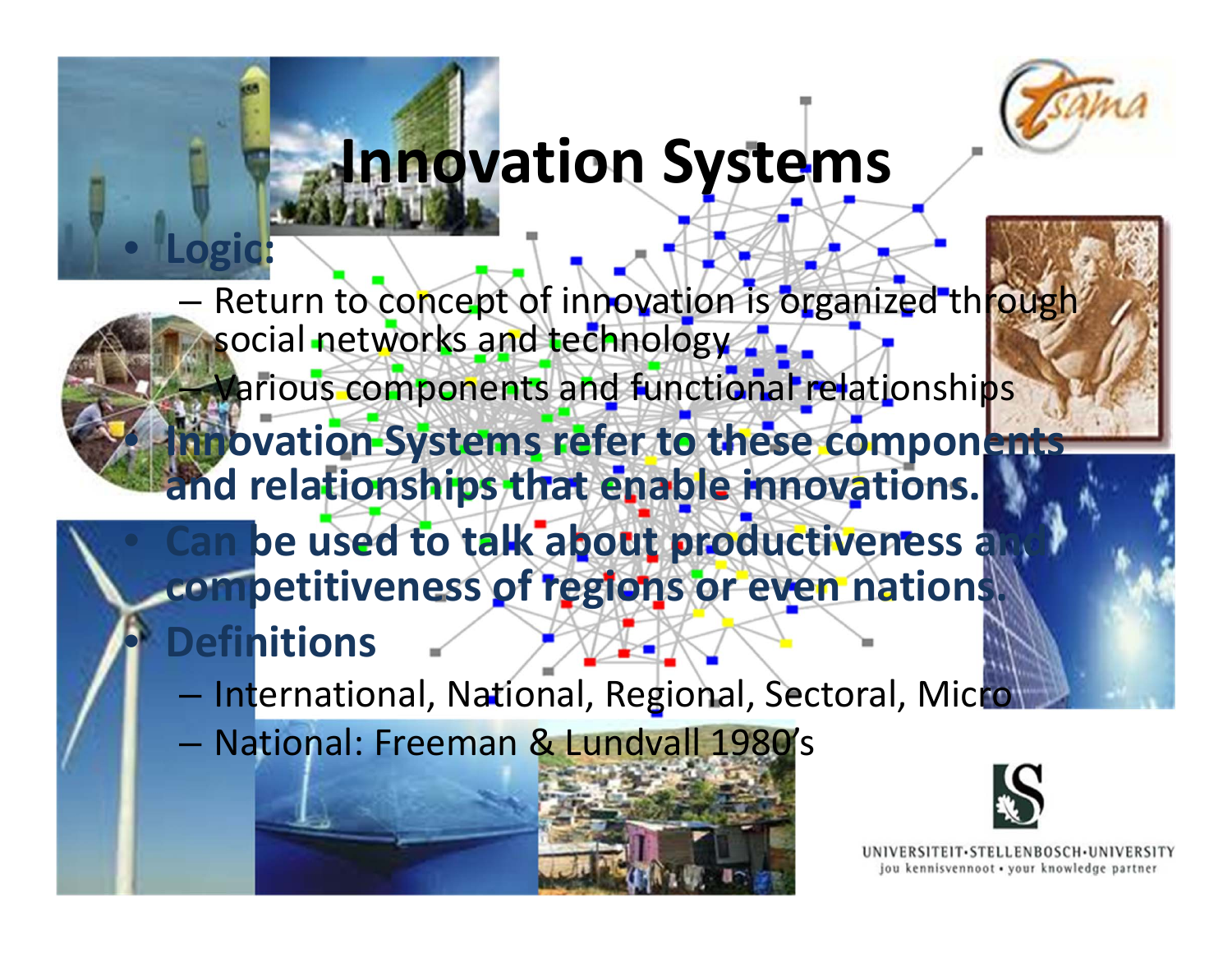*"The network of institutions in the public‐ and private‐sectors whose activities and interactions initiate, import, modify and diffuse new technologies (Freeman 1987)"*

*"The elements and relationships which interact in the production, diffusion and use of new, and economically useful knowledge… and are either located within or rooted inside the borders of <sup>a</sup> nation state (Lundvall 1992)"*

*"That set of distinct institutions which jointly and individually contribute to the development and diffusion of new technologies and which provides the framework within which governments form and implement policies to influence the innovation process. As such it is <sup>a</sup> system of interconnected institutions to create, store and transfer the knowledge, skills and artefacts which define new technologies (Metcalfe 1995)"*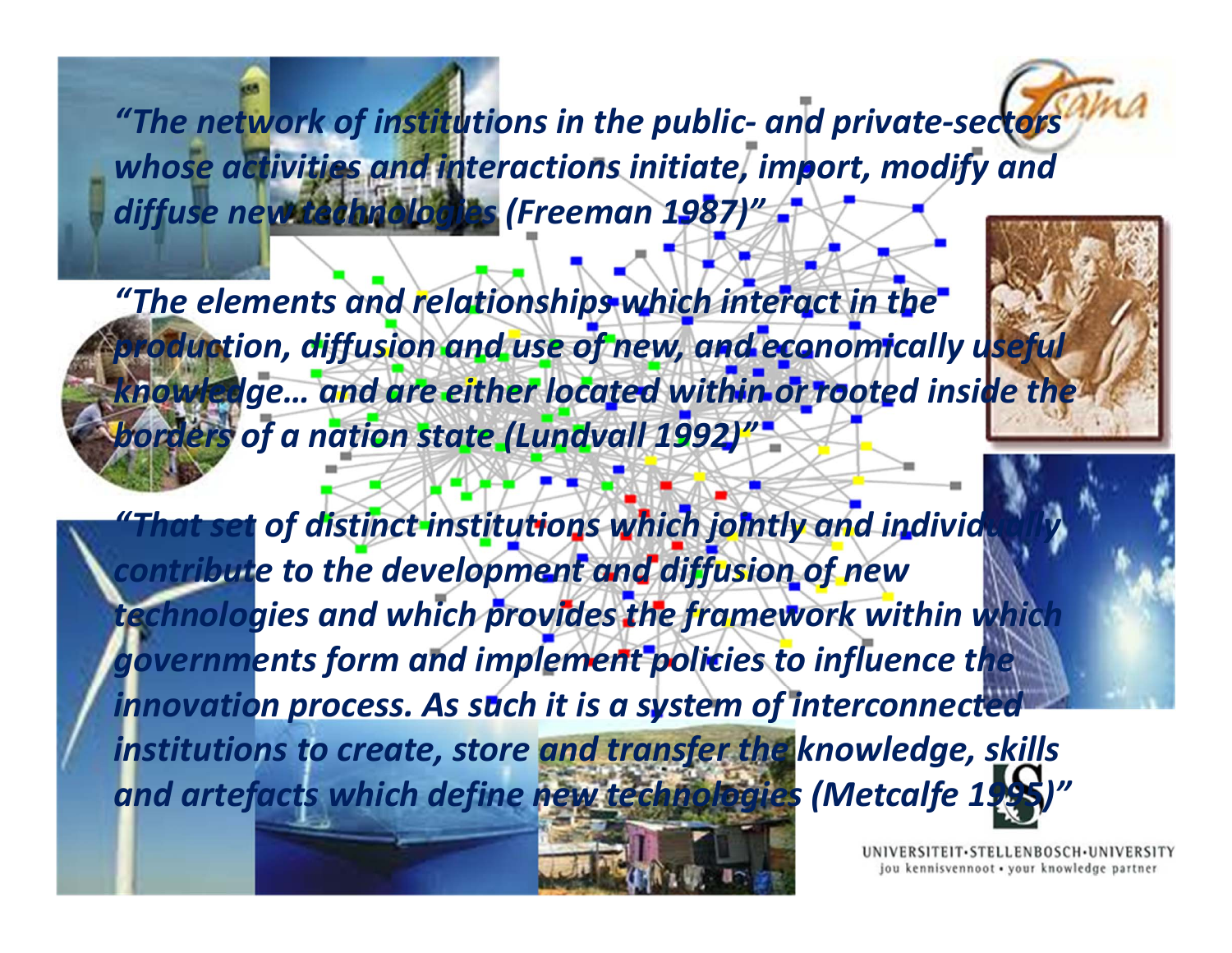

## **Innovation Paradigms**

#### $\bullet$ **Khune's meaning of 'scientific' paradigms and**

**'normal science'**

 $\bullet$ 

 $\bullet$ 

 $\bigcirc$ 

**Popular and practical use of the term paradigm**

 **Current innovation paradigm <sup>=</sup> Economic Growth & competitiveness, technological advancement for its own sake.**

 **Arguably environmental forces are driving <sup>a</sup> new 'need' for innovation <sup>=</sup> requiring <sup>a</sup> new paradigm for innovation: human survival!**

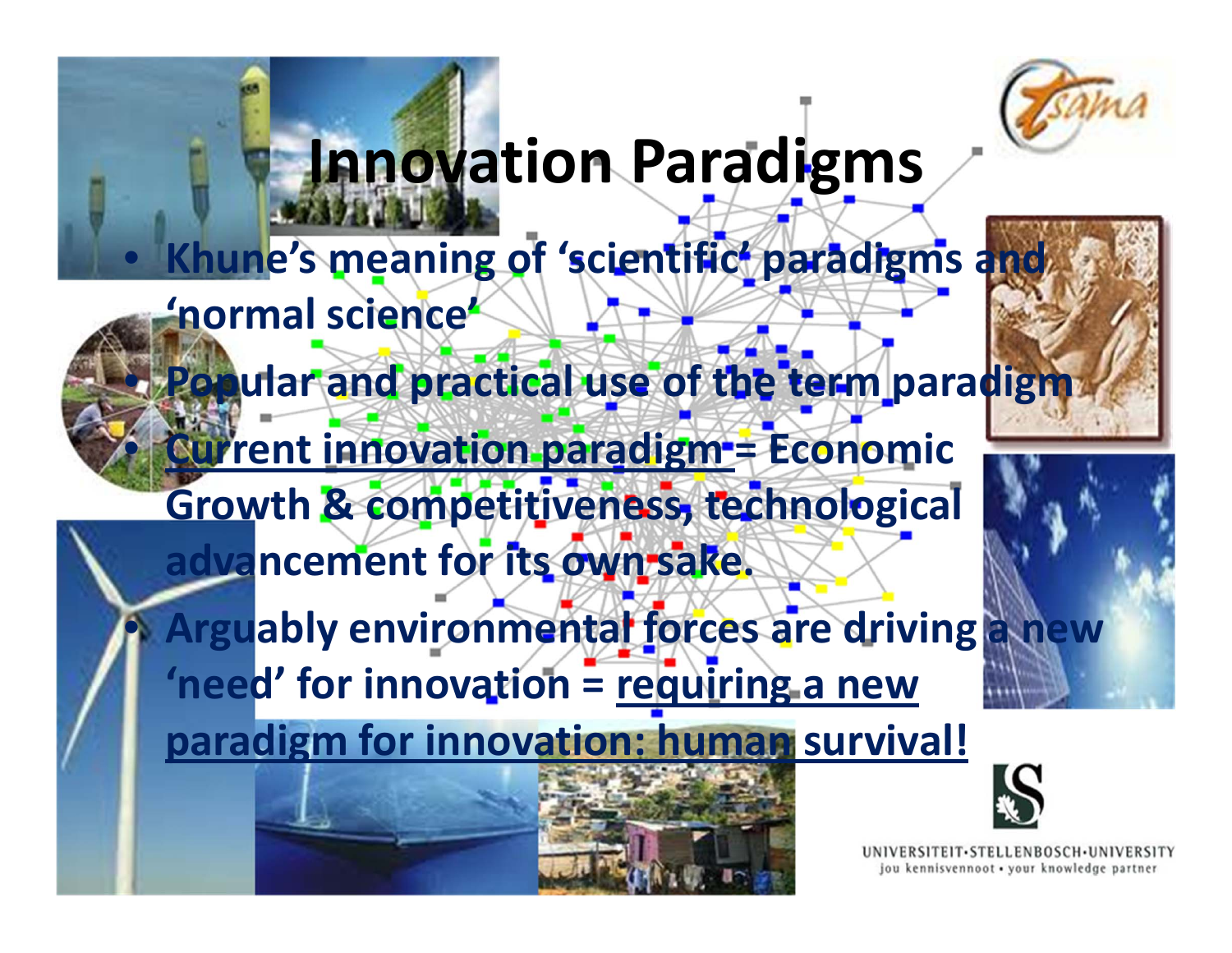

## **Sustainability Oriented Innovation**

 $\bullet$  **Requires <sup>a</sup> new paradigm of thought – 'socio‐ cognitive paradigm'**  $\bullet$ **Requires <sup>a</sup> wider understanding of what**

**innovation can be and how it can be measured**

#### **Technology and Society and Ecology <sup>=</sup> heterdox economic drivers**

**Socio‐technical‐ecological innovation**

 $\bigodot$ 

 $\bullet$ 

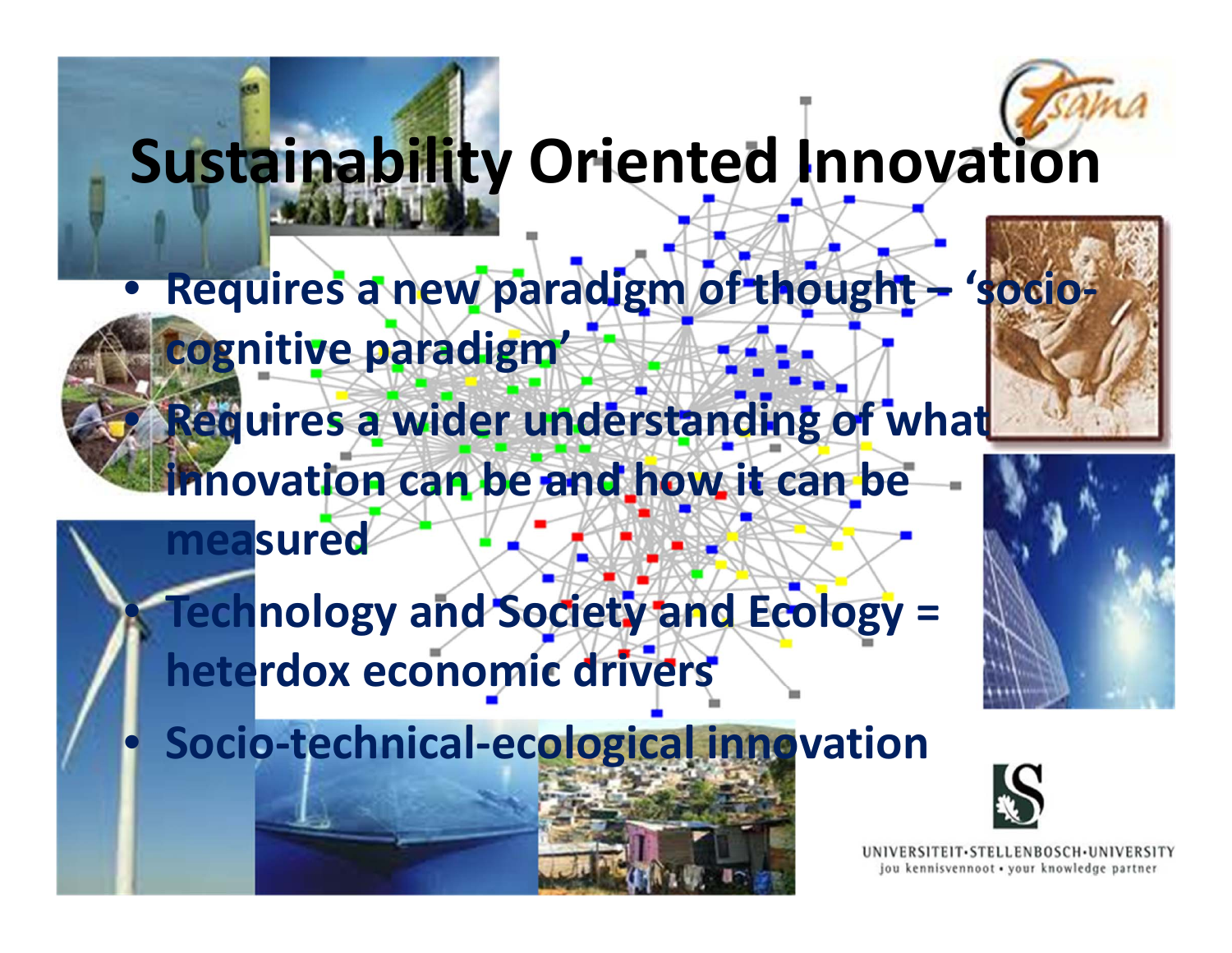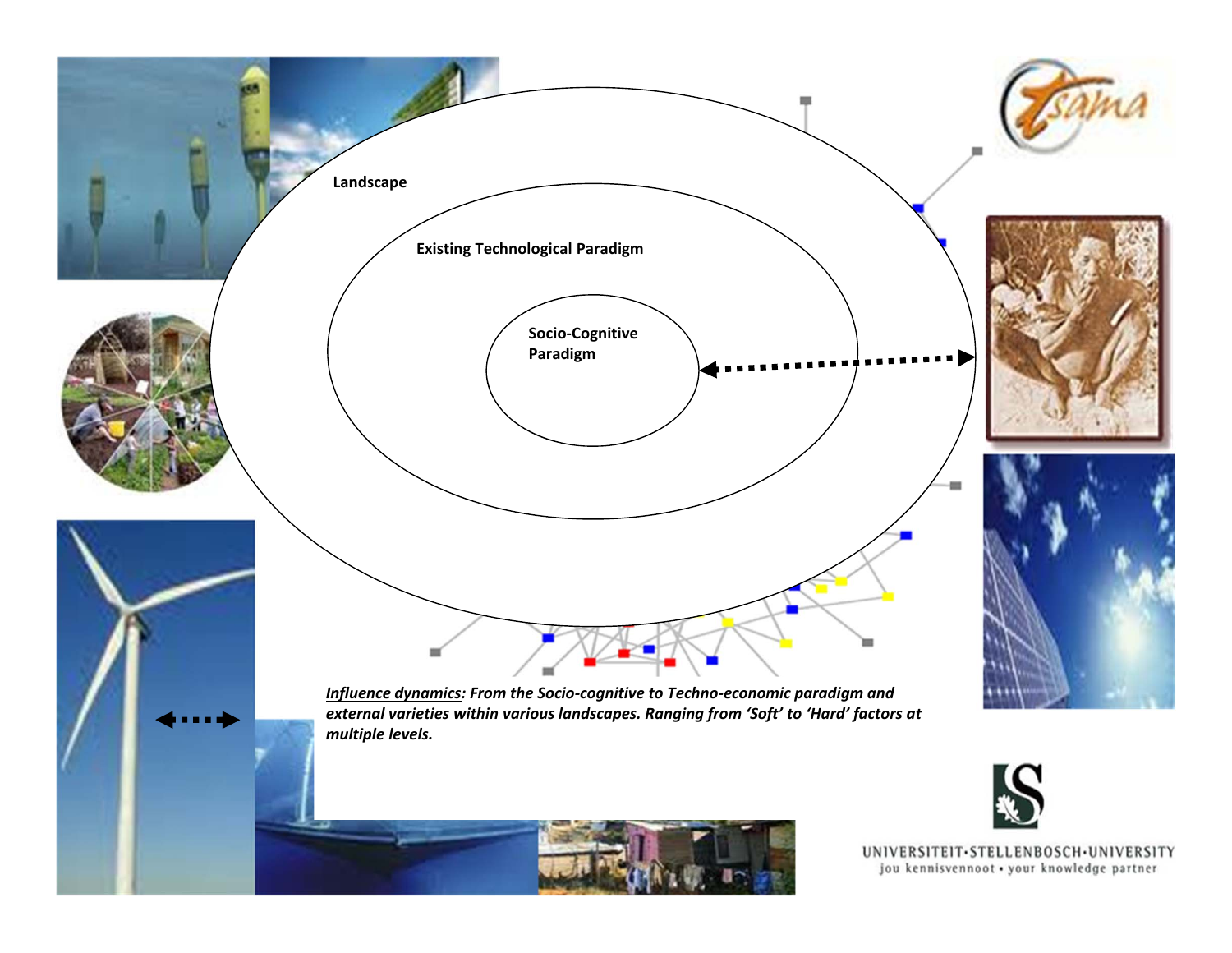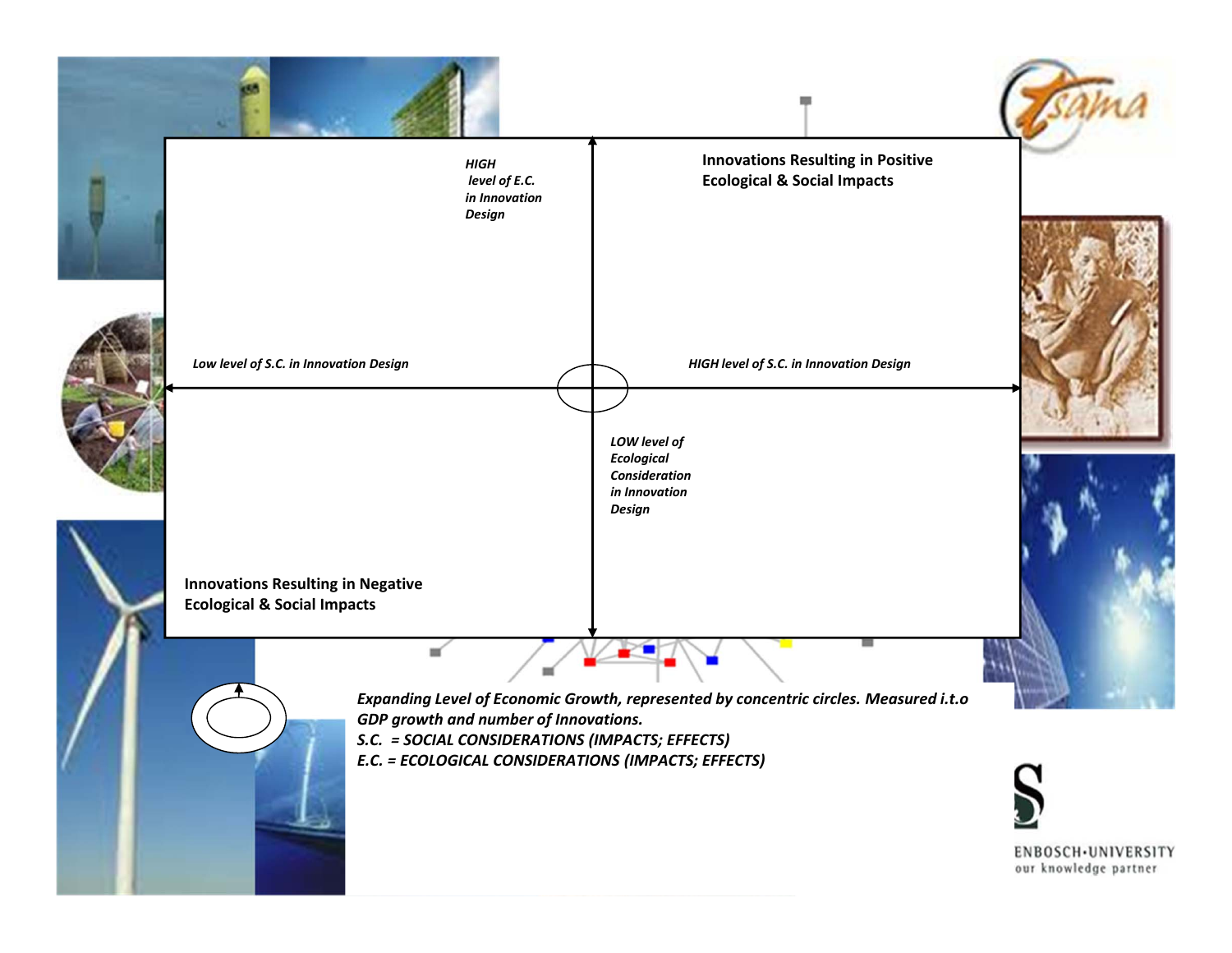# **The Case for "Innovironments" for Sustainability**

 **Niche Environments for Innovation & Sustainability (MLP\_Dutch Transitions) Provide Knowledge Clusters for Sustainability**

### **Knowledge Sharing and learning**

- **Innovative Milieux**
	- Showcasing

 $\bullet$ 

 $\bullet$ 

 $\bullet$ 

 $\bullet$ 

- Replicability
- Scalability = regime change = Transition



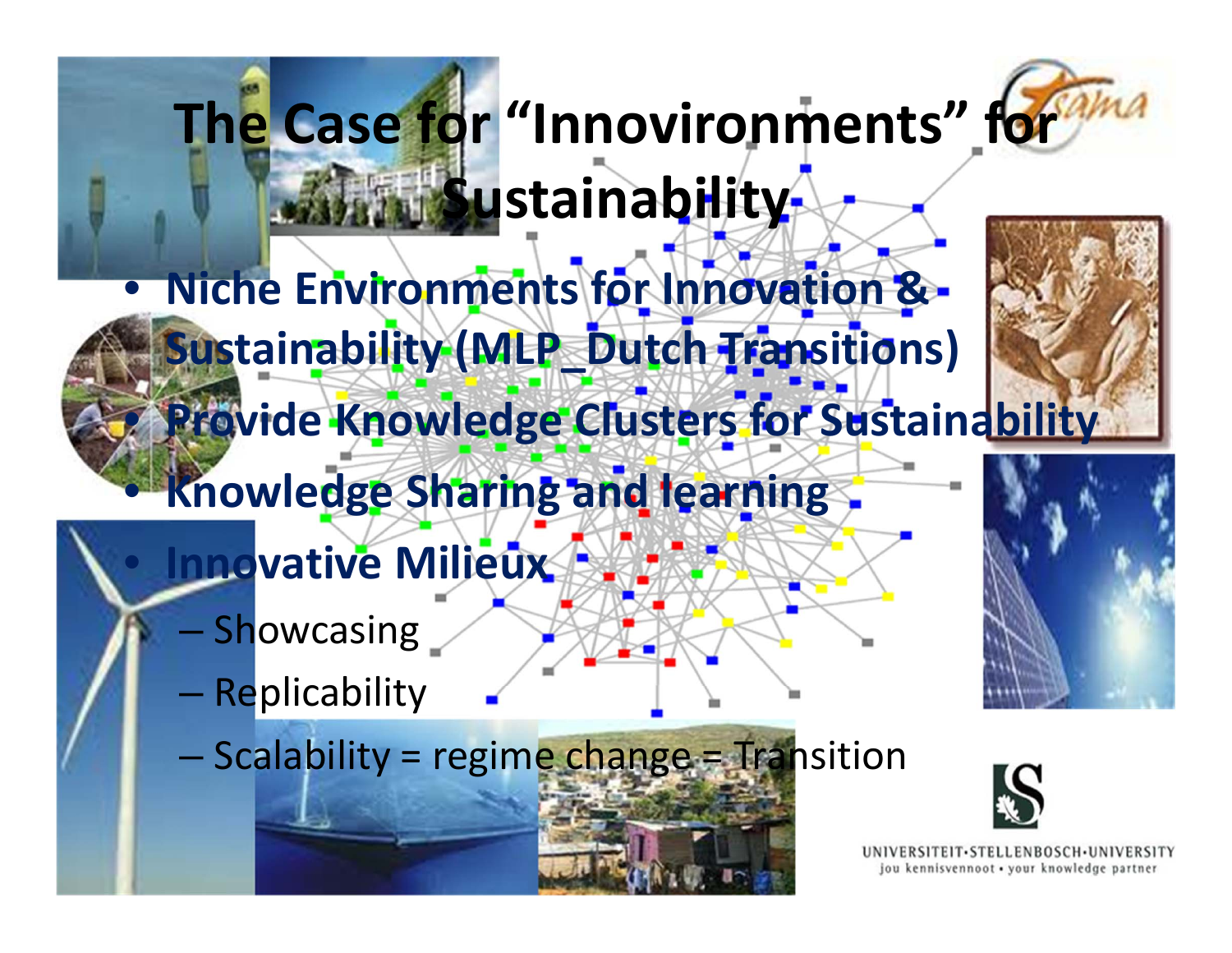